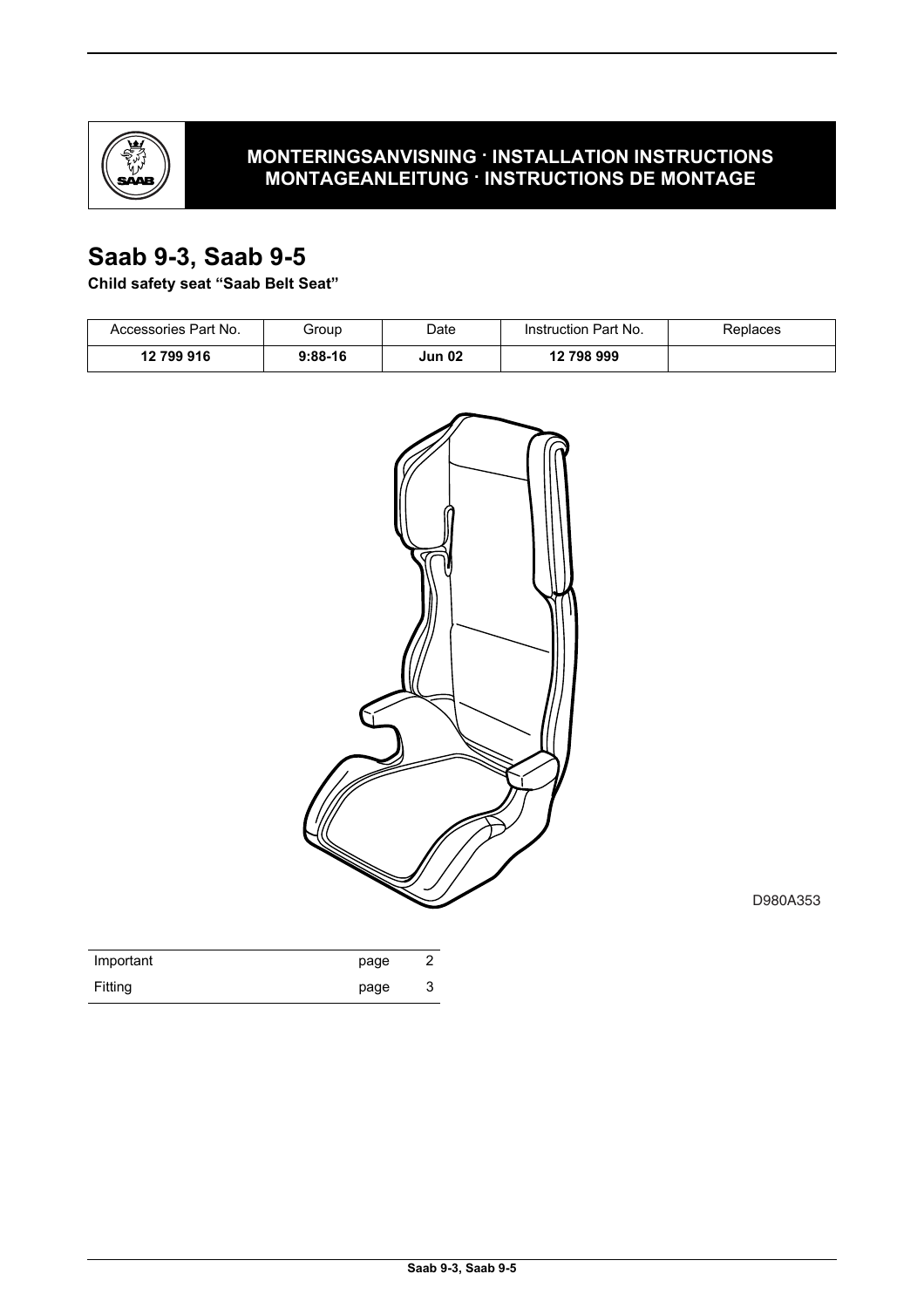#### **Important**

# **WARNING**

Read all instructions before using the child seat. The child seat may **under no circumstances** be fitted in any manner other than that described in these installation instructions.

Approved for forward mounting in accordance with ECE R44 Group 2+3 for children of age 3-10 years or 15-32 kg. The child safety seat is approved only in combination with a 3-point seat belt, which in turn is approved in accordance with ECE R16 or other equivalent standard.

# **WARNING**

If the car is equipped with a front passenger airbag, the child seat **must absolutely not** be fitted in this seat.

Before fitting the child seat in the front passenger seat, make sure that the car does not have a front passenger airbag. On cars equipped with a front passenger airbag, the text **AIRBAG** and/or **SRS** is found on the dashboard in front of the passenger seat and there is a label on the passenger side sun visor or the end of the dashboard on the passenger side. In certain markets, there is also a label on the dashboard shell in front of the passenger seat or on the sun visor.

#### **Important**

Become acquainted with national regulations regarding child seat placement.

- **•** If the child seat backrest is removed, the child seat **must** be placed in a position where there is a head restraint.
- The child must **always** be strapped in, even for short journeys.
- Make sure the belt securing the child safety seat is properly tensioned and not caught in the car door.
- Make sure the belt is not twisted and that it is resting firmly against the child's body. It is important that the lap belt is across the hip and not the abdomen.
- Never leave a child unattended in the child safety seat.
- If the child safety seat has been involved in a collision, it **must never** be used again.
- The child seat could be damaged by being caught in the door, for example.
- Remember that the child safety seat can become extremely hot if left in the sun.
- The child safety seat must not be modified in any way without the approval of the manufacturer.
- The seat must **always** be strapped into the car, even when unoccupied. There is otherwise risk of it injuring the driver or passengers during emergency braking or in case of a collision.
- If the rear seat can be folded down, make sure the backrest is properly locked in the upright position.
- All loads should be well secured.
- The child seat must not be used without upholstery. The original upholstery should be used.
- Washing advice: See the label sewn inside the seat upholstery.
- Contact your nearest Saab dealer if you have any questions.